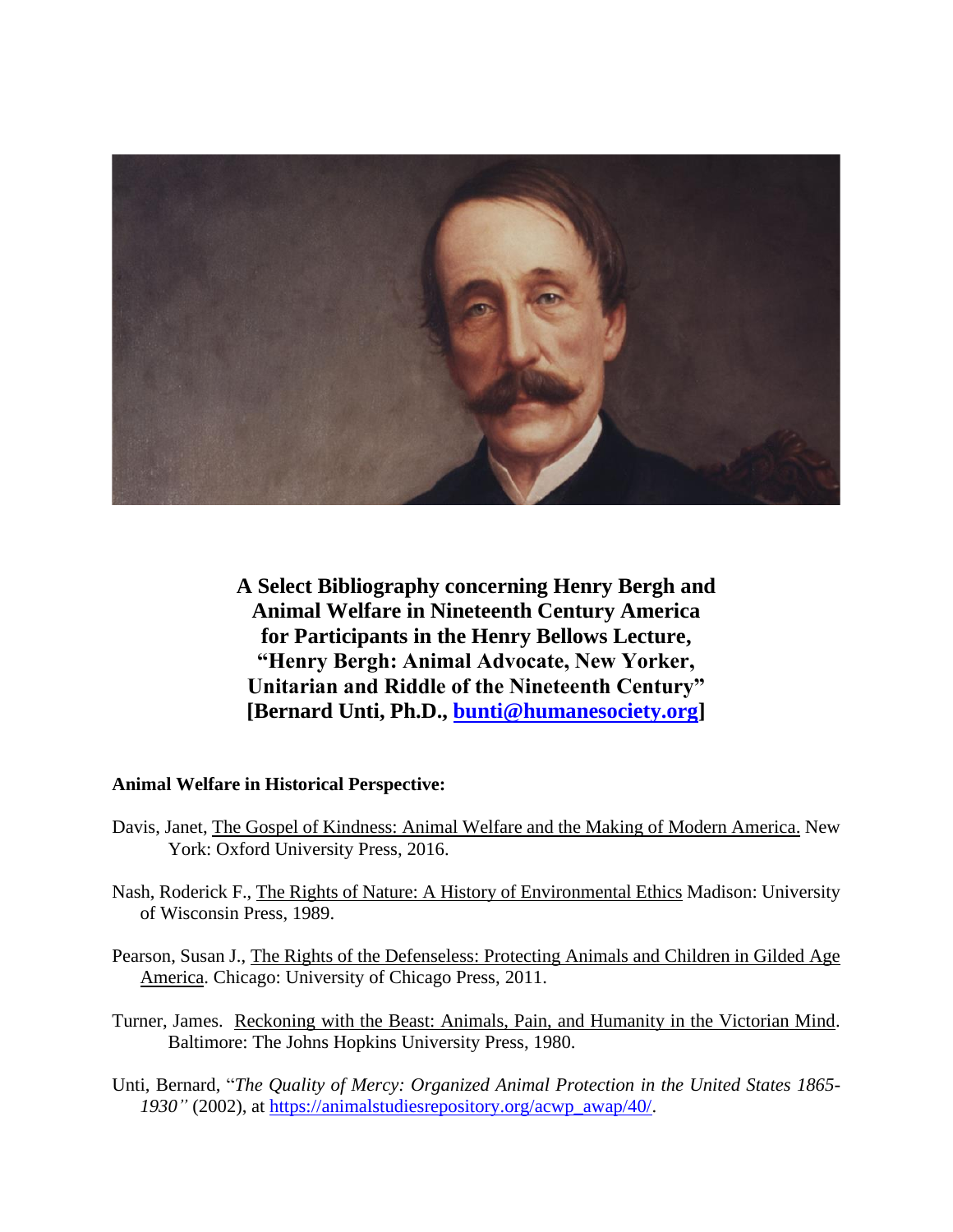#### **Henry Bergh's New York:**

- Beckert, Sven, The Monied Metropolis: New York City and the Consolidation of the American Bourgeoisie, 1850-1896. Cambridge: Cambridge University Press, 2001.
- Bernstein, Ivor, The New York City Draft Riots: Their Significance for American Society and Politics in the Age of the Civil War. New York: Oxford University Press, 1990.
- Egan, Michael, "Organizing Environmental Protest: Swill Milk and Social Activism in Nineteenth-Century New York City," in Michael Egan and Jeff Crane, Natural Protest: Essays on the History of American Environmentalism. New York: Routledge, 2009.
- Gilfoyle, Timothy J. City of Eros: New York City, Prostitution, and the Commercialization of Sex, 1790-1920. New York: W.W. Norton, 1992.
- McNeur, Catherine, Taming Manhattan: Environmental Battles in the Antebellum City. Cambridge: Harvard University Press, 2014.
- Robichaud, Andrew A., Animal City: The Domestication of America. Cambridge: Harvard University Press, 2019.

#### **Henry Bergh Biographies:**

- Freeberg, Ernest, Traitor to His Own Species: Henry Bergh and the Rise of the Animal Rights Movement. New York: Basic Books, 2020.
- Steele, Zulma, Angel in Top Hat: A Biography of Henry Bergh. New York: Harper and Brothers, 1942.

#### **Henry Bergh and the ASPCA**:

- Ingram, Darcy, "Imagining Animal Rights in Nineteenth-century New York: Satire and Strategy in the Animal Protection Movement," *J. Hist Sociol*. 2019; 32;244-257.
- Kaufman, Martin, and Herbert J. Kaufman. "Henry Bergh, Kit Burns, and the Sportsmen of New York," New York Folklore Quarterly 28 (March 1972): 15-29.
- Lane, Marion, and Stephen Zawistowski, Heritage of Care: the American Society for the Prevention of Cruelty to Animals. New York: Praeger, 2007.

Mechem, Kirke, "The Bullfight at Dodge," Kansas Historical Quarterly 3 (Aug. 1933), 294-308.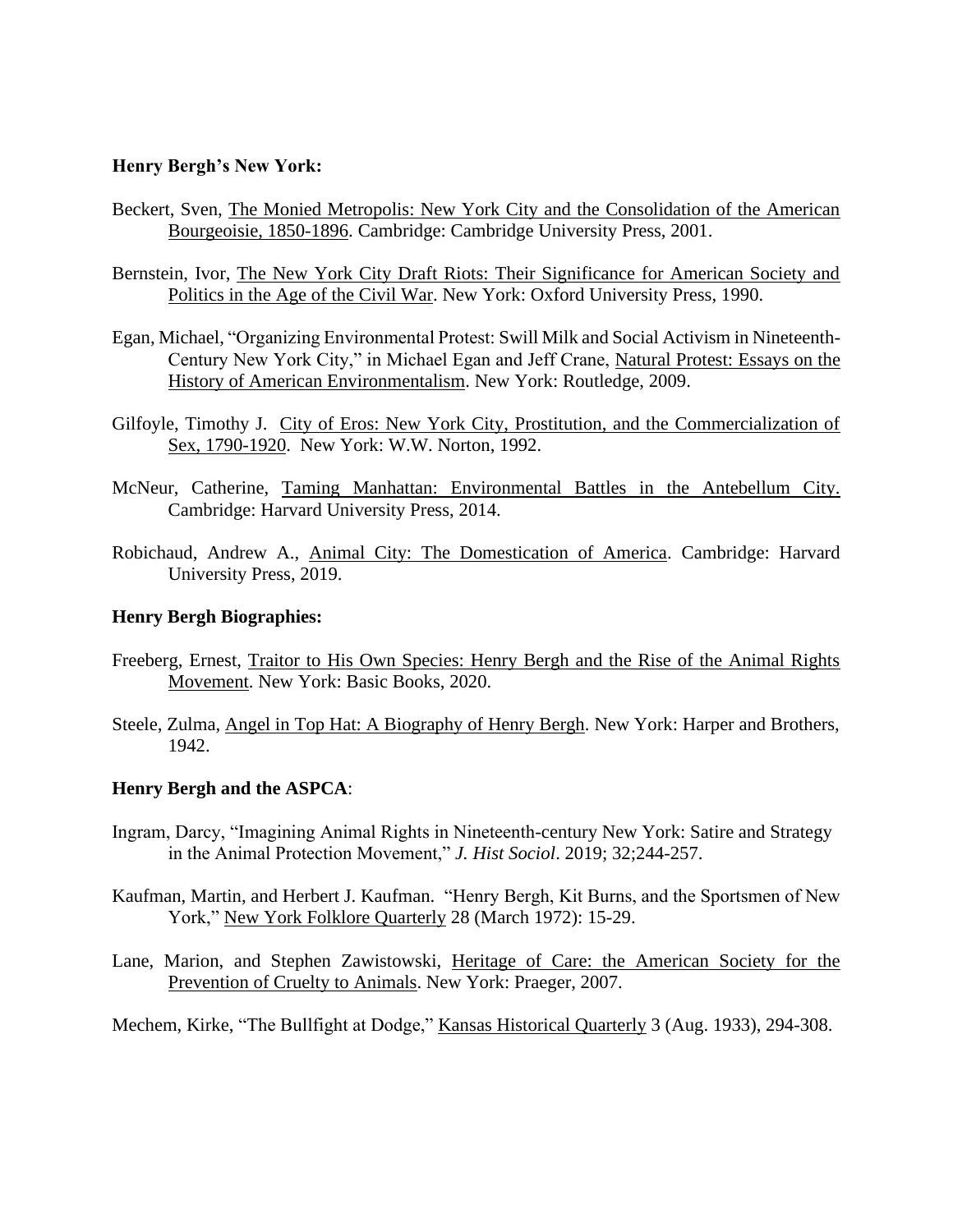Wang, Jessica, "Dogs and the Making of the American State: Voluntary Association, State Power, and the Politics of Animal Control in New York City, 1850-1920," Journal of American History 98, 998-1024.

#### **Henry Bergh and the Mary Ellen Case:**

- Costin, Lela B., "Unraveling the Mary Ellen Legend: Origins of the 'Cruelty' Movement," Social Service Review 65 (1991): 203-23.
- Lazoritz, Stephen, "Whatever Happened to Mary Ellen?" Child Abuse and Neglect, 1990 (1990): 143-49.
- Lazoritz, Stephen, and Eric A. Shelman, "Before Mary Ellen," Child Abuse and Neglect 20 (1996): 235-37.
- Shelman, Eric A., and Stephen Lazoritz, M.D., Out of the Darkness: The Story of Mary Ellen Wilson. Lake Forest, CA: Dolphin Moon Publishing, 1999.
- Watkins, Sallie, "The Mary Ellen Myth: Correcting Child Welfare History," Social Work 35 (1990): 500-3.

#### **Henry Bergh: Juvenile Biographies**

- Furstinger, Nancy, Mercy: The Incredible Story of Henry Bergh, Founder of the ASPCA and Friend of Animals. Boston: Houghton Mifflin Harcourt, 2016.
- Harlow, Alvin F., Henry Bergh, Founder of the ASPCA. New York: Julian Messner, 1957.
- Hoff, Syd, The Man Who Loved Animals. New York: Coward, McCann and Geoghan, 1982.
- Loeper, John J., Crusade for Kindness: Henry Bergh and the ASPCA. New York: Athenaeum, 1991.
- Pace, Mildred, Friend of Animals: The Story of Henry Bergh. New York: Charles Scribner's Sons, 1942.

### **Horses and Horsepower in American History:**

- Greene, Ann N., Horses at Work: Harnessing Power in Industrial America. Cambridge: Harvard University Press, 2008.
- McShane, Clay, and Joel Tarr, The Horse in the City: Living Machines in the Nineteenth Century. Baltimore: Johns Hopkins University, 2007.
- Tarr, Joel. "A Note on the Horse as an Urban Power Source," Journal of Urban History 25 (March 1999): 434-48.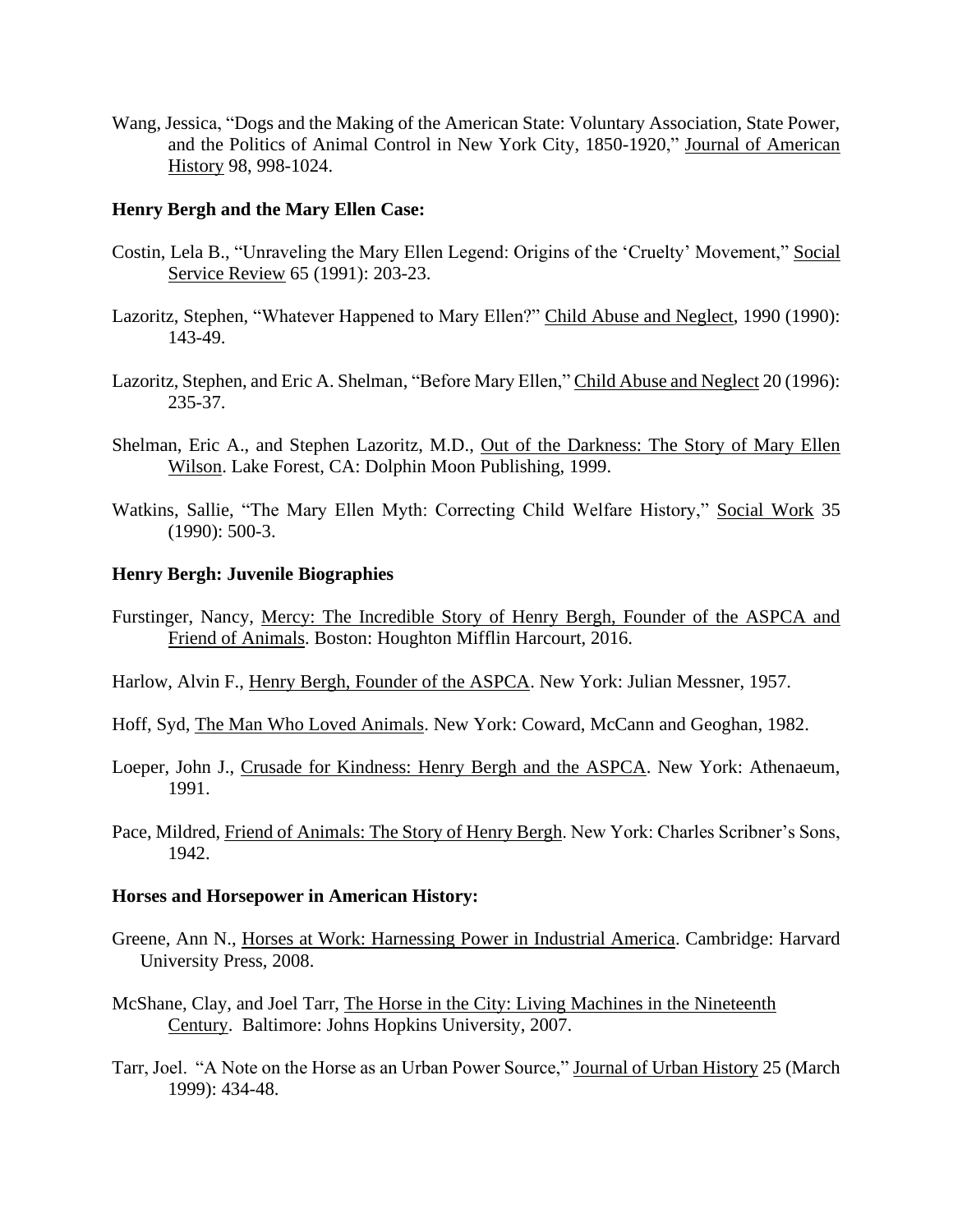#### **CONTEMPORARY ANIMAL PROTECTION ISSUES**

#### **Animal Ethics:**

Adams, Carol J., The Sexual Politics of Meat: A Feminist-Vegetarian Critical Theory (1990).

Adams, Carol J., Neither Man Nor Beast: Feminism and the Defense of Animals (1994).

DeGrazia, David, Animal Rights: A Very Short Introduction (2002).

DeGrazia, David, Animal Rights: Taking Animals Seriously: Mental Life and Moral Status (1996).

Regan, Tom, Defending Animal Rights (2006).

Regan, Tom, The Case for Animal Rights (1984).

Scully, Matthew, Dominion: The Power of Man, the Suffering of Animals, and the Call to Mercy (2002).

Singer, Peter, Animal Liberation: A New Ethics for our Treatment of Animals (1975).

#### **Animal Research Issues:**

Beauchamp, Tom, and David DeGrazia, Principles of Animal Research Ethics (2020).

- Carbone, Larry, What Animals Want: Expertise and Advocacy in Laboratory Animal Welfare Policy (2004).
- Gluck, John, Voracious Science and Vulnerable Animals: A Primate Scientist's Ethical Journey. (2016).
- LaFollette, Hugh, and Niall Shanks, Brute Science: Dilemmas of Animal Experimentation (1996).

Sharpe, Robert, The Cruel Deception: The Use of Animals in Medical Research (1989).

- Smith, Jane A., and Kenneth M. Boyd, eds., Lives in the Balance: The Ethics of Using Animals in Biomedical Research (1991).
- Stephens, Martin L., and Alan M. Goldberg, and Andrew N. Rowan, "The First Forty Years of The Alternatives Approach: Refining, Reducing, and Replacing the Use of Laboratory Animals," in State of the Animals 2001, at [https://animalstudiesrepository.org/sota\\_2001/6/](https://animalstudiesrepository.org/sota_2001/6/)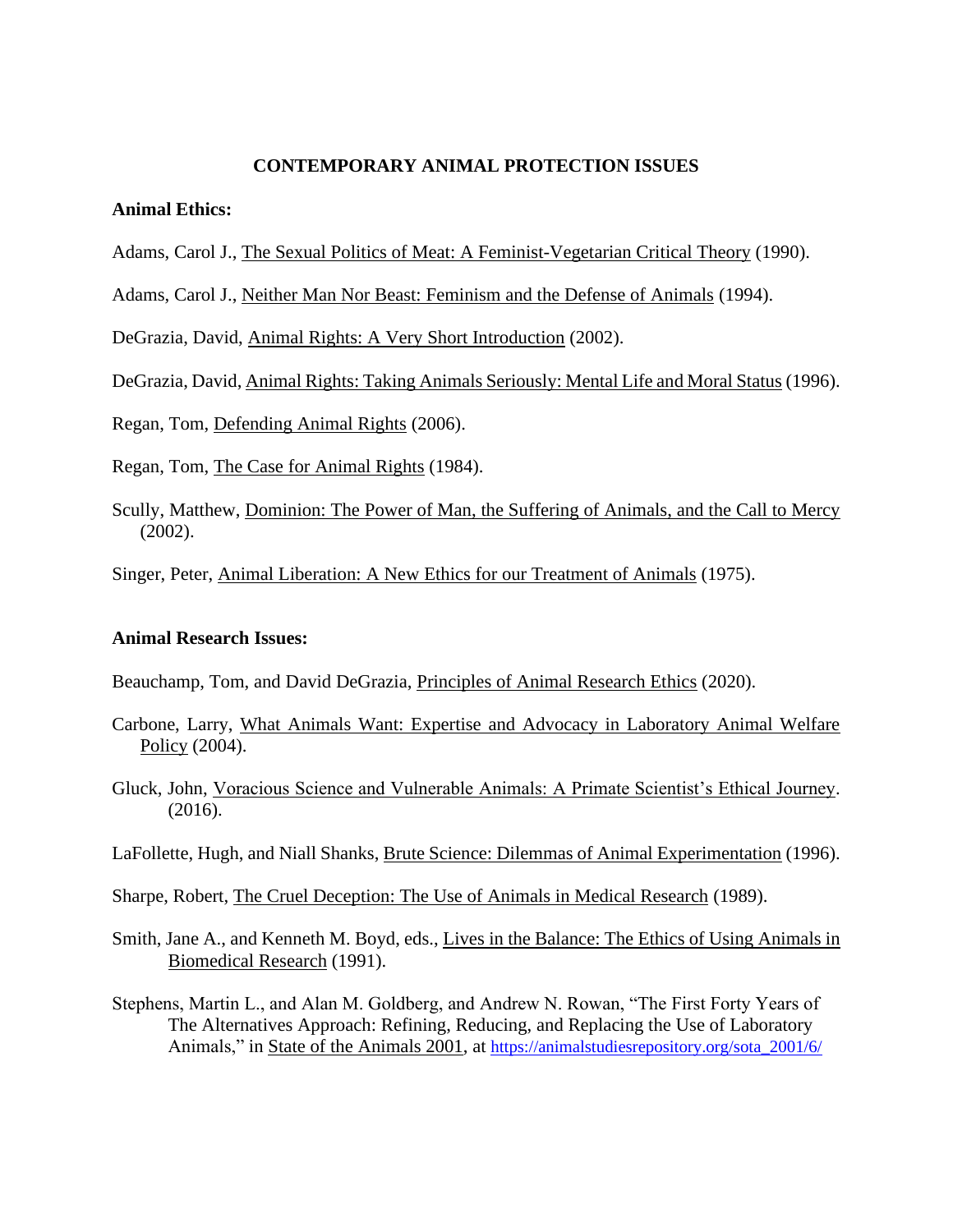#### **Companion Animals/Petkeeping:**

Grier, Katherine, Pets in America: A History (2006).

Grimm, David, Citizen Canine: Our Evolving Relationship with Cats and Dogs (2014).

Mason, Jennifer, Civilized Creatures: Urban Animals, Sentimental Culture, and American Literature, 1850-1900 (2005).

Nestle, Marion, Pet Food Politics: The Chihuahua in the Coal Mine (2011).

Serpell, James, In the Company of Animals: A Study of Human-Animal Relationships (1986).

# **Cruelty to Animals:**

Arluke, Arnold, Just a Dog: Understanding Animal Cruelty and Ourselves (2006).

- Beirne, Piers, and Nigel South, eds., Issues in Green Criminology: Confronting Harms Against Environments, Humanity and Other Animals (2007).
- Brewster, Mary P., and Cassandra L. Reyes, Animal Cruelty: A Multidisciplinary Approach to Understanding (2013).

Flynn, Clifton, Understanding Animal Abuse: A Sociological Analysis (2012).

Perdue, Abigail, and Randall Lockwood, Animal Cruelty and Freedom of Speech: When Worlds Collide (2014).

# **Factory Farming:**

Imhoff, Daniel, ed., The CAFO Reader: The Tragedy of Industrial Animal Factories (2010).

Kirby, David, Animal Factory: The Looming Threat of Industrial Pig, Dairy, and Poultry Farms to Humans and the Environment (2010).

Markus, Erik, Meat Market: Animals, Ethics and Money (2005).

- Norwood, F. Bailey, and Jayson Lusk, Compassion, by the Pound: The Economics of Farm Animal Welfare (2011).
- Pachirat, Timothy, Every Twelve Seconds: Industrialized Slaughter and the Politics of Sight (2011).

Safran-Foer, Jonathan, Eating Animals (2009).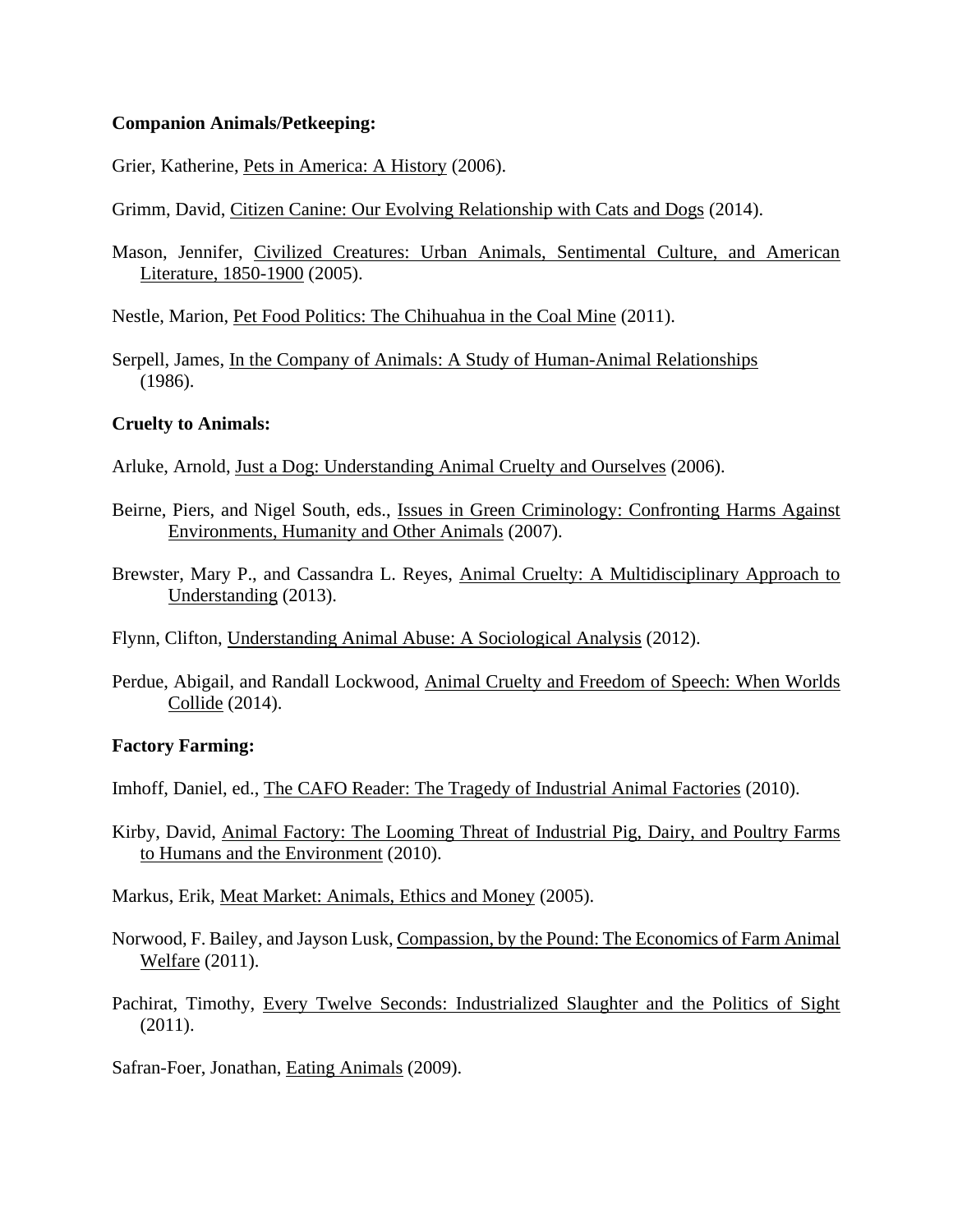## Singer, Peter, Why Vegan? Eating Ethically (2020).

## **History of Contemporary Animal Protection:**

Finsen, Lawrence, and Susan Finsen, The Animal Rights Movement in America: From Compassion to Respect (1994).

Singer, Peter, Ethics into Action: Henry Spira and the Animal Rights Movement (1999).

- Unti, Bernard, Protecting All Animals; A Fifty-Year History of the Humane Society of the United States (2004), at [https://animalstudiesrepository.org/boocov/20/.](https://animalstudiesrepository.org/boocov/20/)
- Unti, Bernard, and Andrew Rowan, "A Social History of Animal Protection in the Post-World War Two Period," in Salem, Deborah, and Andrew Rowan, State of the Animals 2001 (2001) at [https://animalstudiesrepository.org/sota\\_2001/13/.](https://animalstudiesrepository.org/sota_2001/13/)

# **Human-Animal Bond:**

McKenna, Erin, Pets, People, and Pragmatism (2013).

Pierce, Jessica, Run, Spot, Run: The Ethics of Keeping Pets. (2016).

Olmert, Meg Daley, Made for Each Other: The Biology of the Human-Animal Bond (2009).

Serpell, James, In the Company of Animals: A Study of Human-Animal Relationships (1986).

### **Humane Education:**

Itle-Clark, Stephanie, "Increasing Student Engagement through Animal Welfare Education and Service," Living Education eMagazine, 42-42, 577-58, at [https://animalstudiesrepository.org/acwp\\_he/4/](https://animalstudiesrepository.org/acwp_he/4/)

Unti, Bernard, and Bill DeRosa. "*Humane Education Past, Present and Future"*, in Salem Deborah, and Andrew Rowan, eds., State of the Animals (2003), at: [https://animalstudiesrepository.org/sota\\_2003/4/.](https://animalstudiesrepository.org/sota_2003/4/)

Louw, Richard, Our Wild Calling: How Connecting with Animals Can Transform Our Lives and Save Theirs (2019).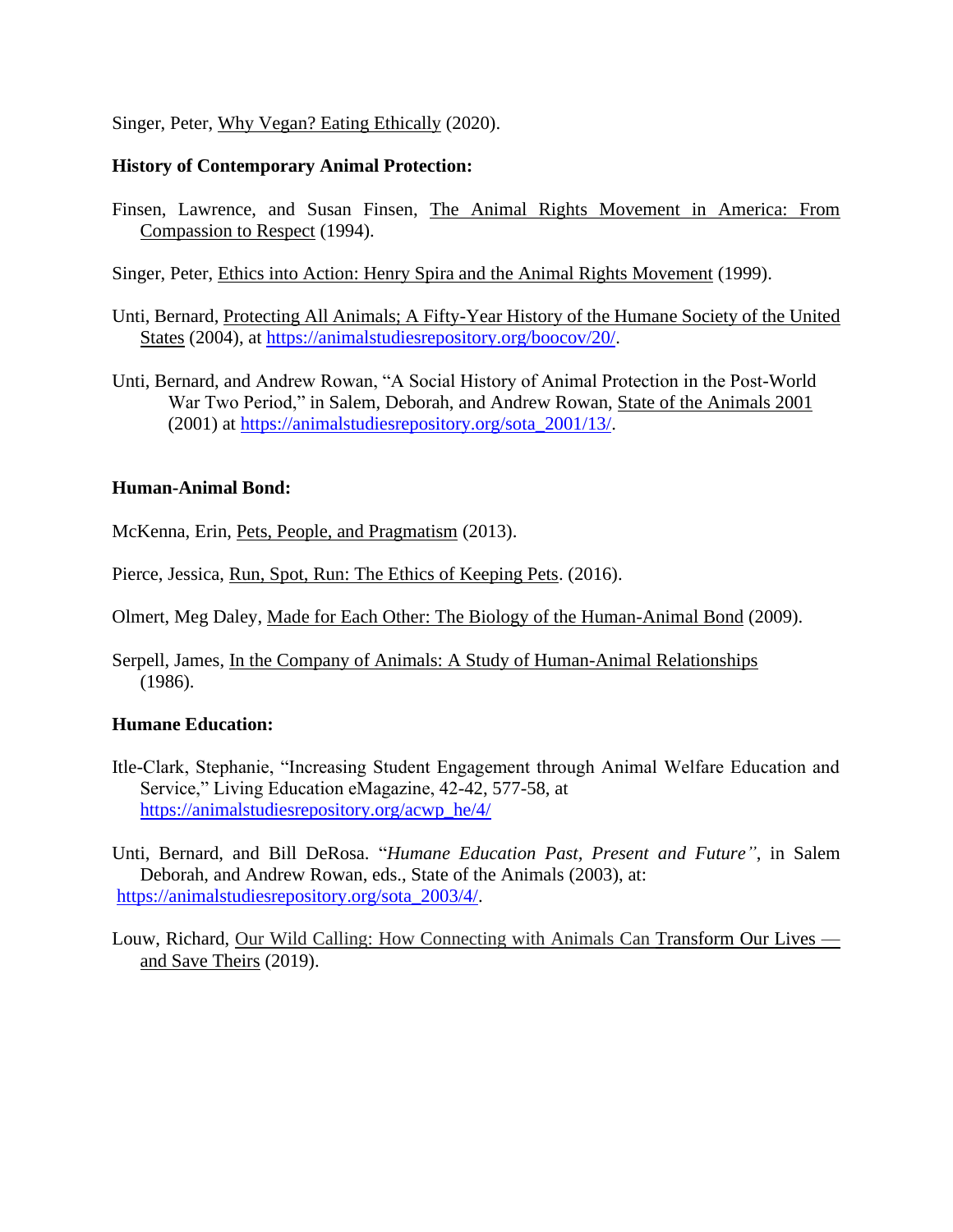# **Law and Animals:**

Lovvorn, Jonathan, "Animal Law in Action: The Law, Public Perception, and the Limits of Animal Rights Theory as a Basis for Legal Reform," 12 Animal L. 133 (2005)

[https://www.animallaw.info/sites/default/files/lralvol12\\_2\\_p133.pdf](https://www.animallaw.info/sites/default/files/lralvol12_2_p133.pdf)

Marceau, Justin, Beyond Cages: Animal Law and Criminal Punishment (2019).

Silverstein, Helena, Unleashing Rights: Law, Meaning and the Animal Rights Movement (1996).

Sunstein, Cass, and Martha Nussbaum, eds., Animal Rights: Current Debates and New Directions (2004).

# **Puppy Mills:**

- Bradley, Carol, Saving Gracie: How One Dog Escaped the Shadowy World of Puppy Mills (2001).
- Kress, Rory, The Doggy in the Window: How One Dog Led Me from the Pet Store to the Factory Farm to Uncover the Truth of Where Puppies Really Come From (2018).
- Paxton, Pete, Rescue Dogs: Where They Come From, Why They Act the Way They Do, and How to Love Them Well (2019).
- Shaugnness, Christine Palm, Puppy Mill Dogs SPEAK!: Happy Stories and Helpful Advice (2010).

### **Veterinary Medicine in Historical Perspective:**

- Dunlop, Robert H., and David J. Williams, Veterinary Medicine: An Illustrated History. St. Louis: Mosby-Year Book, Inc., 1996.
- Jones, Susan D., Valuing Animals: Veterinarians and their Patients in Modern America. Baltimore: Johns Hopkins University Press, 2003.
- Swabe, Joanna, Animals, Disease and Human Society: Human-Animal Relations and the Rise of Veterinary Medicine. London: Routledge, 1999.

# **Religion and Animal Issues**:

Camosy, Charles, For Love of Animals: Christian Ethics, Consistent Action (2013).

Foltz, Richard, Animals in Islamic Tradition and Muslim Cultures (2005).

Gutleben, Christine, Every Living Thing: How Pope Francis, Evangelicals and Other Christian Leaders are Inspiring All of Us to Care for Animals (2013).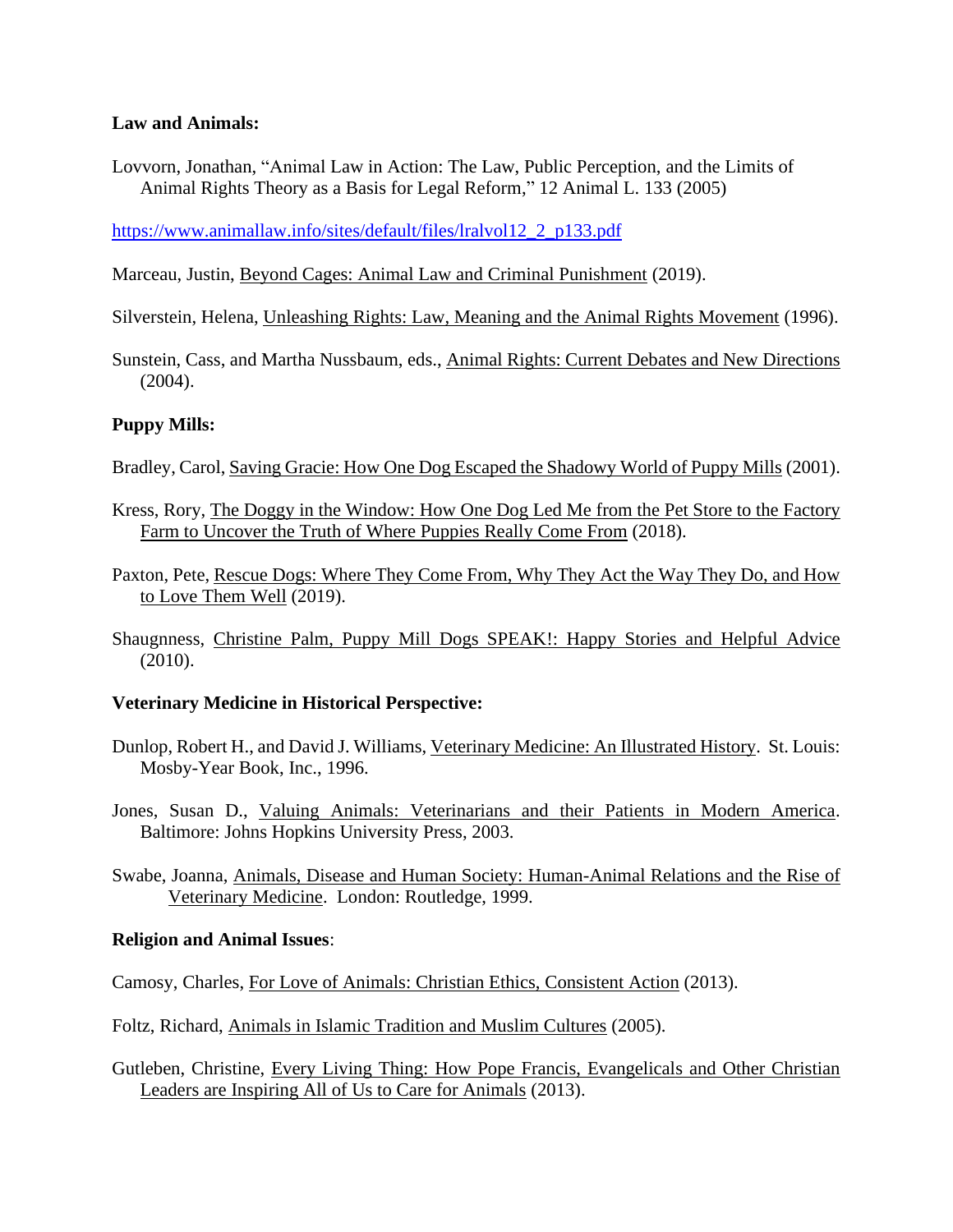- Regan, Tom, ed., Animal Sacrifices: Religious Perspectives on the Use of Animals in Science (1986).
- Ricard, Matthieu, A Plea for the Animals: The Moral, Philosophical, and Evolutionary Imperative to Treat All Beings with Compassion (2016).
- Sears, David, The Vision of Eden: Animal Welfare and Vegetarianism in Jewish Law and Mysticism (2015).
- Waldau, Paul, and Kimberley Patton, A Communion of Subjects: Animals in Religion, Science, and Ethics (2006).

Waldau, Paul, "Religion and Animals: A Changing Scene," in Salem, Deborah, and Andrew Rowan, eds., State of the Animals 2003: at [https://www.wellbeingintlstudiesrepository.org/sota\\_2003/2/](https://www.wellbeingintlstudiesrepository.org/sota_2003/2/)

#### **Wildlife:**

Amory, Cleveland, Man Kind? Our Incredible War on Wildlife (1974).

- Czech, Brian, and Paul Krausman, The Endangered Species Act: History, Conservation Biology and Public Policy (2001).
- Neme, Laurel, Animal Investigators: How the World's First Wildlife Forensics Lab is Solving Crimes and Saving Endangered Species (2009).

Felbab-Brown, Vanda, The Extinction Market: Wildlife Trafficking and How to Counter It (2017).

Roberts, Callum, The Unnatural History of the Sea (2007).

Scheffer, Victor, A Voice for Wildlife (1974).

# **Zoonotics:**

Daszak, Peter, et al, "Ecology and economics for pandemic prevention," *Science*, 24 July 2020, Vol. 369, Issue 6502, 379-381. at <https://science.sciencemag.org/content/369/6502/379>

Daszak, Peter, 2010 TED talk, at <https://www.tedmed.com/talks/show?id=7047>

Greger, Michael, Bird Flu: A Virus of our Own Hatching (2007).

Natterson-Horowitz, Barbara, and Kathryn Bowers, Zoobiquity: The Astonishing Connection Between Human and Animal Health (2012).